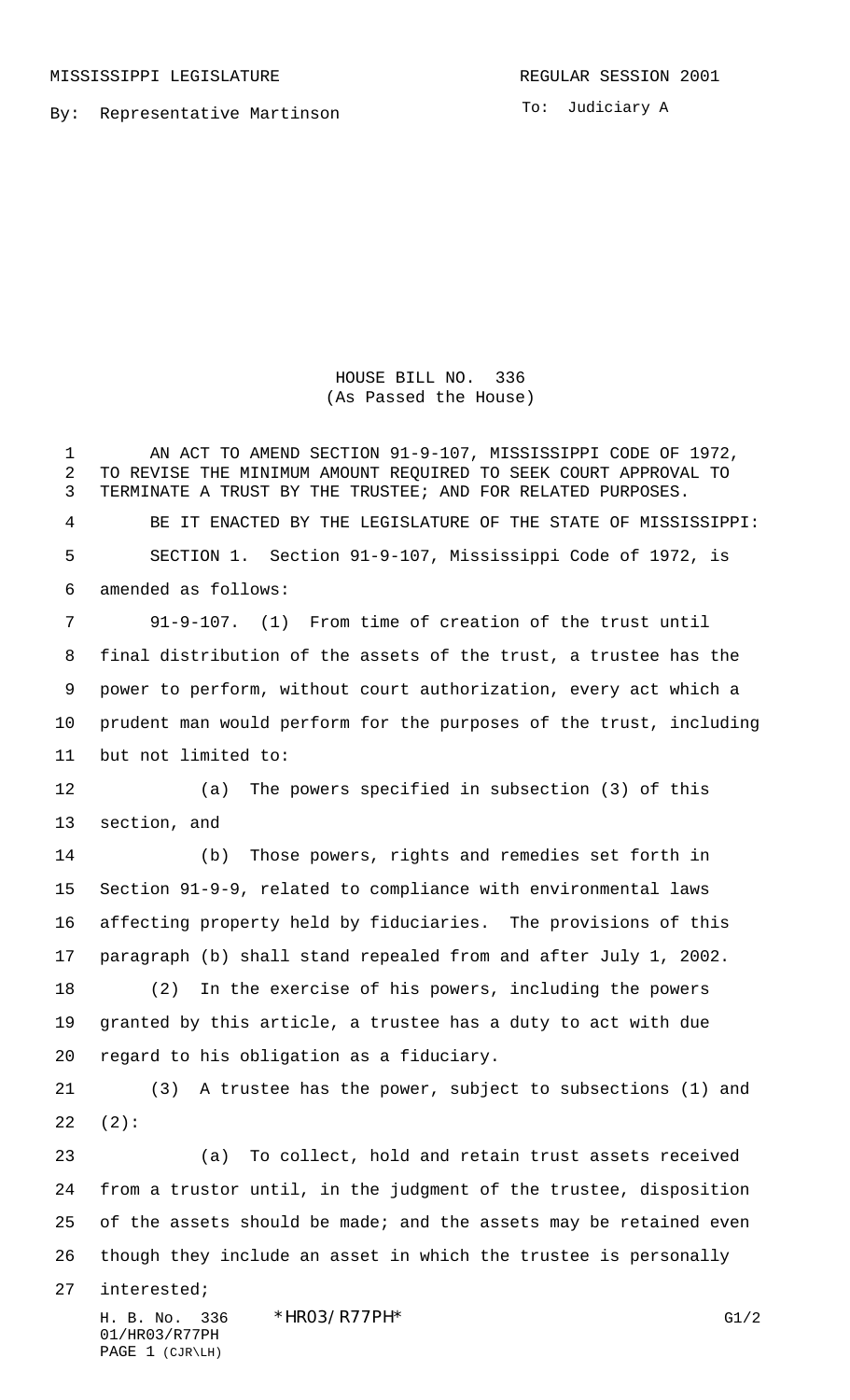28 (b) To receive additions to the assets of the trust; (c) To continue or participate in the operation of any business or other enterprise, and to effect incorporation, dissolution or other change in the form of the organization of the business or enterprise;

 (d) To acquire an undivided interest in a trust asset in which the trustee, in any trust capacity, holds an undivided interest;

 (e) To invest and reinvest trust assets in accordance with the provisions of the trust or as provided by law;

 (f) To deposit trust funds in a bank, including a bank operated by the trustee;

 (g) To acquire or dispose of an asset, for cash or on credit, at public or private sale; and to manage, develop, improve, exchange, partition, change the character of, or abandon a trust asset or any interest therein; and to encumber, mortgage or pledge a trust asset for a term within or extending beyond the term of the trust, in connection with the exercise of any power vested in the trustee;

 (h) To make ordinary or extraordinary repairs or alterations in buildings, improvements or other structures; to demolish any improvements; to raze existing or erect new party walls, buildings or improvements;

 (i) To subdivide, develop or dedicate land to public use; or to make or obtain the vacation of plats and adjust boundaries; or to adjust differences in valuation on exchange or partition by giving or receiving consideration; or to dedicate easements to public use without consideration;

 (j) To enter for any purpose into a lease as lessor or lessee with or without option to purchase or renew for a term within or extending beyond the term of the trust;

H. B. No. 336 \*HR03/R77PH\* 01/HR03/R77PH PAGE 2 (CJR\LH)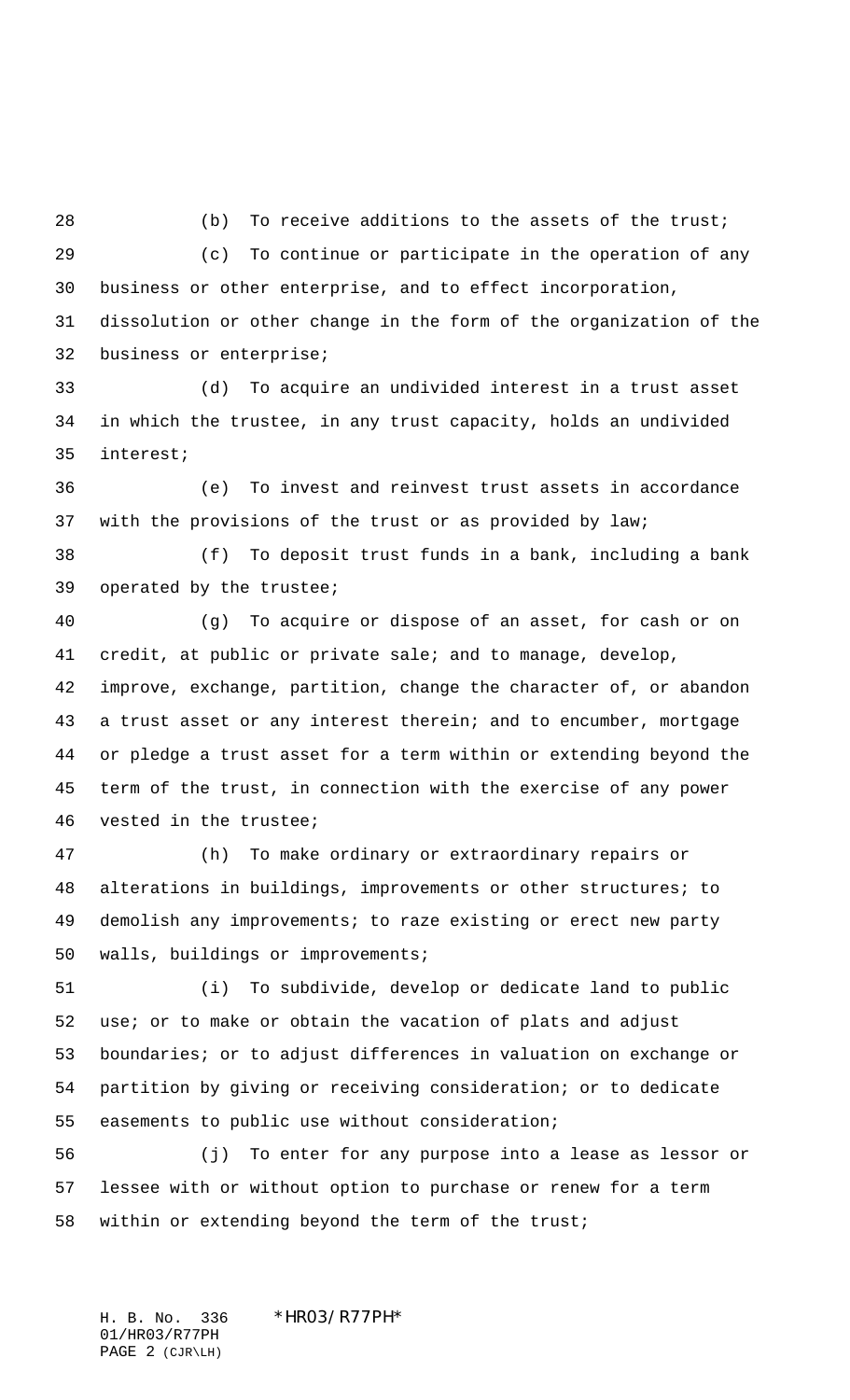(k) To enter into a lease or arrangement for exploration and removal of minerals or other natural resources, or enter into a pooling or unitization agreement;

 (l) To grant an option involving disposition of a trust 63 asset, or to take an option for the acquisition of any asset; (m) To vote a security, in person or by general or

limited proxy;

 (n) To pay calls, assessments and any other sums chargeable or accruing against or on account of securities;

 (o) To sell or exercise stock subscription or conversion rights; to consent, directly or through a committee or other agent, to the reorganization, consolidation, merger, dissolution or liquidation of a corporation or other business enterprise;

 (p) To hold a security in the name of a nominee or in other form without disclosure of the trust, so that title to the security may pass by delivery, but the trustee is liable for any act of the nominee in connection with the stock so held;

 (q) To insure the assets of the trust against damage or loss, and the trustee against liability with respect to third persons;

 (r) To borrow money to be repaid from trust assets or 81 otherwise; to advance money for the protection of the trust and for all expenses, losses and liability sustained in the administration of the trust or because of the holding or ownership of any trust assets, for which advances with any interest the trustee has a lien on the trust assets as against the beneficiary; 86 (s) To pay or contest any claim; to settle a claim by

87 or against the trust by compromise, arbitration or otherwise; and to release, in whole or in part, any claim belonging to the trust to the extent that the claim is uncollectible;

H. B. No. 336 \*HR03/R77PH\* 01/HR03/R77PH PAGE 3 (CJR\LH)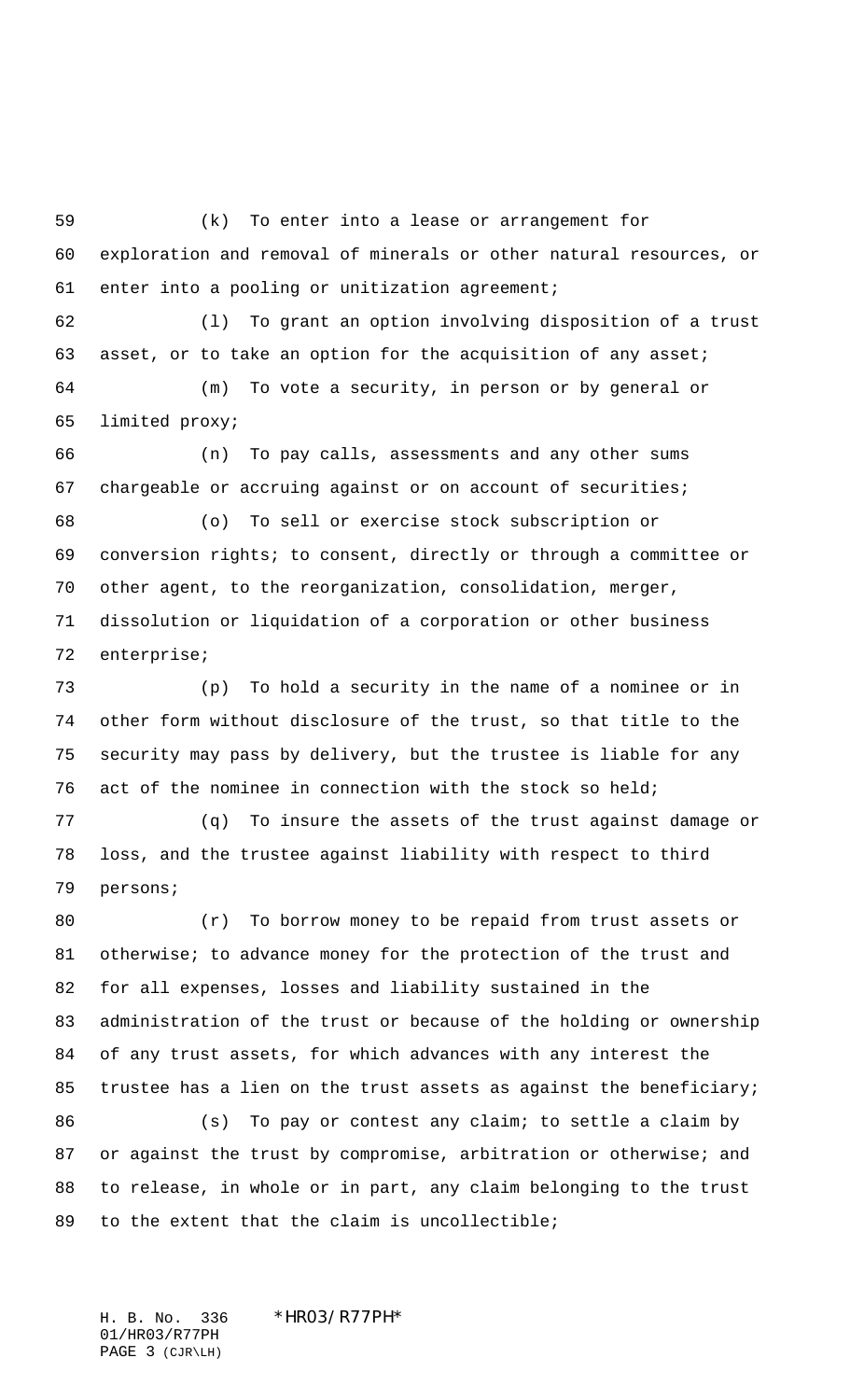(t) To pay taxes, assessments, compensation of the trustee, and other expenses incurred in the collection, care, 92 administration and protection of the trust;

 (u) To allocate items of income or expense to either trust income or principal, as provided by law, including creation of reserves out of income for depreciation, obsolescence or 96 amortization, or for depletion in mineral or timber properties;

 (v) To pay any sum distributable to a beneficiary under legal disability, without liability to the trustee, by paying the sum to the beneficiary or by using same for his benefit or by paying the sum for the use of the beneficiary either to a legal representative appointed by the court, or if none, to a relative or to an adult person with whom beneficiary is residing, who is believed to be reliable by trustee;

 (w) To effect distribution of property and money in divided or undivided interests and to adjust resulting differences in valuation;

 (x) To employ persons, including attorneys, auditors, investment advisors or agents, even if they are associated with the trustee, to advise or assist the trustee in the performance of his administrative duties; to act without independent investigation upon their recommendations; and instead of acting personally, to employ one or more agents to perform any act of administration, whether or not discretionary;

 (y) To prosecute or defend actions, claims or proceedings for the protection of trust assets and of the trustee in the performance of his duties;

 (z) To execute and deliver all instruments which will accomplish or facilitate the exercise of the powers vested in the trustee.

H. B. No. 336 \*HR03/R77PH\* 01/HR03/R77PH (4) If a trustee has determined that either (a) the market 121 value of a trust is less than One Hundred Fifty Thousand Dollars 122 (\$150,000.00) and that, in relation to the costs of administration

PAGE 4 (CJR\LH)